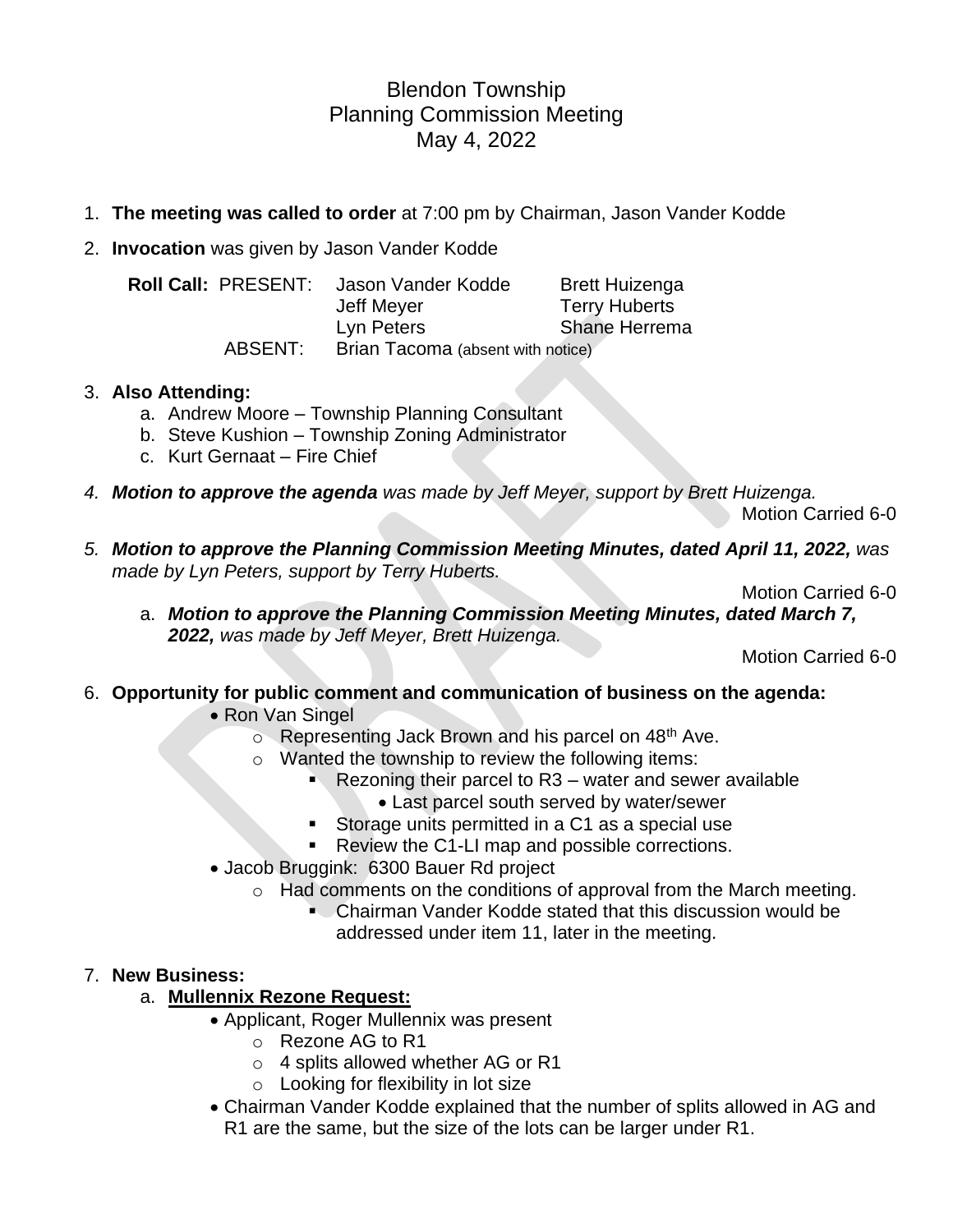- Chairman Vander Kodde opened the public hearing at 7:14 pm.
	- o Sheri Schnaubel: 1345 Port Sheldon St, Jenison
		- Pending lawsuit concerning first right of refusal on the parcel, concerns about the wetlands and the ecosystems.
	- o William (Luke) Aurner: 6040 Taylor St.
		- Concerns about watershed, flooding, elimination of the natural habitat of the wildlife, road degradation, feels that DEQ and EGLE should be involved.
	- o Cindy Bush: 6033 Taylor St.
		- Agrees with the first two comments, concerned about the wildlife, the wetlands, and the watershed.
	- o Ron Zichterman: 5926 Taylor St
		- Concerned about the impact on wells, water levels, height of houses being built due to the high-water tables, and septic systems.
	- o Colleen Kautenberg: 5885 Taylor St
		- Concerned about the wildlife and flooding
	- o Mary Lotz: 5825 Taylor St
		- Question the wording of the ordinance and requirements for AG zoning and would like it addressed.
	- o Beth Rotman: 5775 Taylor St
		- Inquired about the number of splits allowed given the limited road frontage. Does not feel its accurate to say that the number of splits could stay the same.
	- o Bruce York: 5976 Taylor St
		- **E** Agrees with the other residents. The street is already busy, and this would cause an even greater increase in traffic. Felt that the legal issue should be resolved before any decisions are made.
- Chairman Vander Kodde closed the public hearing at 7:29 pm
- Chairman Vander Kodde addressed the residents' concerns expressed in the public hearing:
	- o Asked zoning administrator, Steve Kushion, if the applicant submitted a valid application. Mr. Kushion stated that the applicant is the property owner, and a valid application was submitted, and all fees have been paid.
	- o Vander Kodde stated that the application can proceed regardless of pending lawsuits that do not concern the township.
	- o Land Divisions: Mr. Kushion explained the allowable splits due to the Land Divisions Act. Information related to the zoning ordinance and land divisions can be found in section 03.03.01 of the zoning ordinance book. He also stated that he mentioned that EGLE would need to be involved due to the wetlands on the property.
	- o Road Frontage: If there is not enough main road frontage, per ordinance, the applicant can utilize shared driveways or private roads.
	- o Wetlands: Township has no wetlands ordinance. EGLE has jurisdiction over wetlands not the township. Applicant is responsible for the appropriate permits.
	- $\circ$  Roads and Traffic: Ottawa County Road Commission is responsible for the condition of the roads; the number of houses potentially being added would not create enough traffic to require of traffic study
	- o Wildlife: The township cannot govern wildlife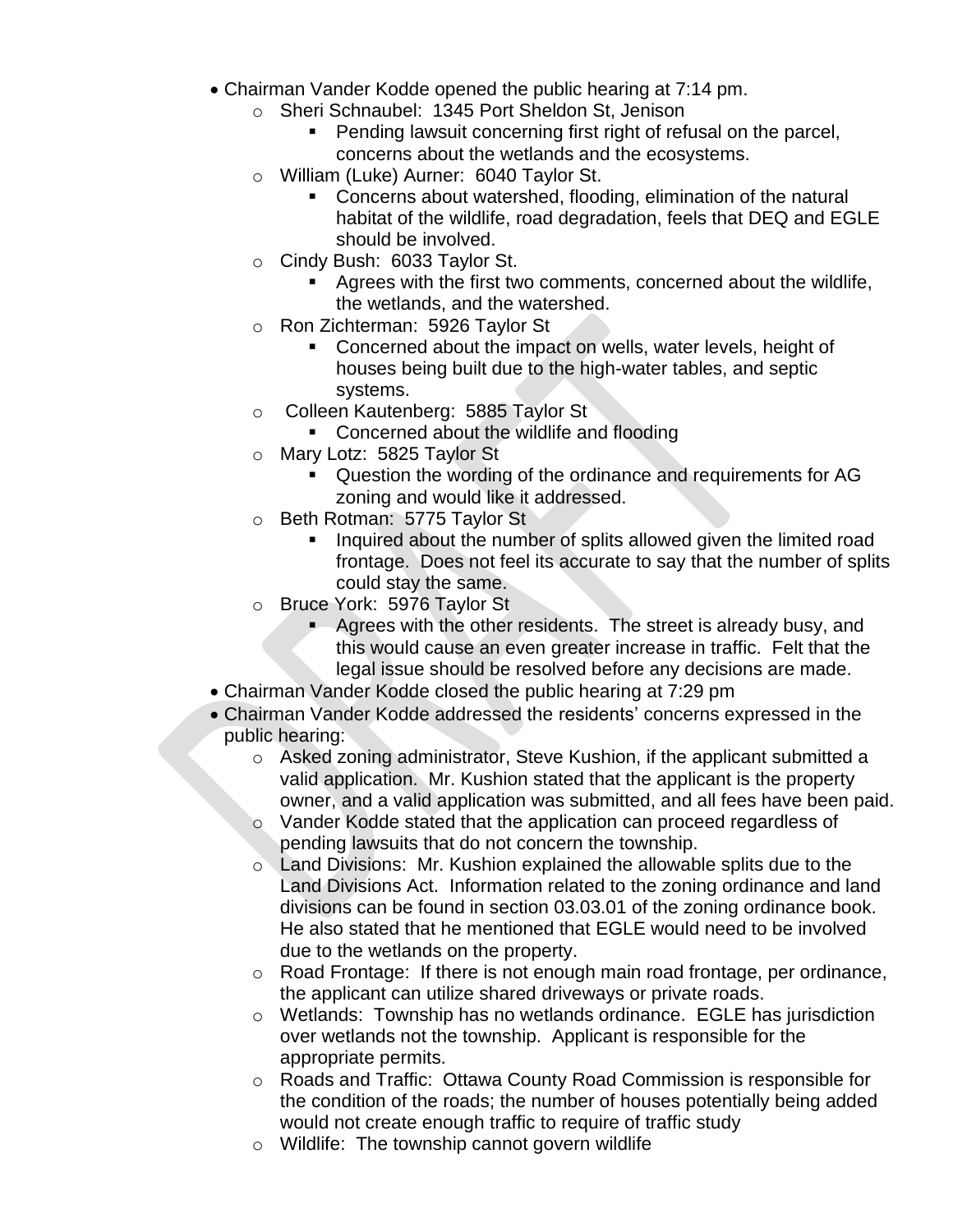- $\circ$  AG to R1 is zoning compliant with the Master Plan
- o Surface Water Drainage: Ottawa County Water Resources Commission reviews and handles storm water and drainage issues.
- o Water well / Septic: Permitting and approval handled by the Ottawa County Health Department, not the township.
- o Groundwater Issues: Trustee Jeff Meyer stated that the Township Board is taking the groundwater issues seriously and actively seeking solutions.
- Chairman Vander Kodde stated that letters were submitted by both Mary Lotz and Beth Rotman. These letters have been reviewed and entered into record.
- Chairman Vander Kodde asked the commissioners for each of their comments:
	- $\circ$  All of the commissioners stated they appreciate the comments from the public and understand the concerns. However, they do not have the jurisdiction to address any of the concerns related to water, wetlands, drainage, septic systems, etc.
- *Motion to recommend the approval of the rezone of 5987 Taylor St from AG to R1, to the Township Board, was made by Lyn Peters, support by Terry Huberts.*

Motion Carried 6-0

## 8. **Old Business:**

- a. **Miedema-DeYoung Conditional (contractual) Rezone Request:**
	- To remain tabled until September 7, 2022
- b. **Holstege SLU:**
	- To remain tabled until July 6, 2022

# 9. **Updates of Ongoing Business:**

- **a. Township Board Meeting Minutes:**
	- As submitted
	- Highlighted by Jeff Meyer
- b. **Bonds and SLU:**
	- No Additions or changes

# c. **Master Plan Updates:**

- Township Planner, Andrew Moore, highlighted the compiled results from the survey, that was created at the joint meeting of the Planning Commission and the Township Board, concerning the creation of additional C1 and LI zones in the township.
	- $\circ$  After considerable discussion, the planning commission directed Andrew Moore to prepare an updated future land use map to reflect the following:
		- Expand Commercial for areas 1, 6, 14, 18, 15
		- Commercial and Industrial: 17
		- **·** Industrial: 10, 4
		- $\blacksquare$  Modify the language for the Mixed-Use area at Baldwin and 48<sup>th</sup> Ave.
		- Expand area 6 as noted on the map
		- $\blacksquare$  Area 14 leave as is, no modifications to the text.
		- **E** Area 18 Commercial along  $48<sup>th</sup>$  Ave
		- Area 17 80-160 acres Commercial North and South of Barry along 96th Ave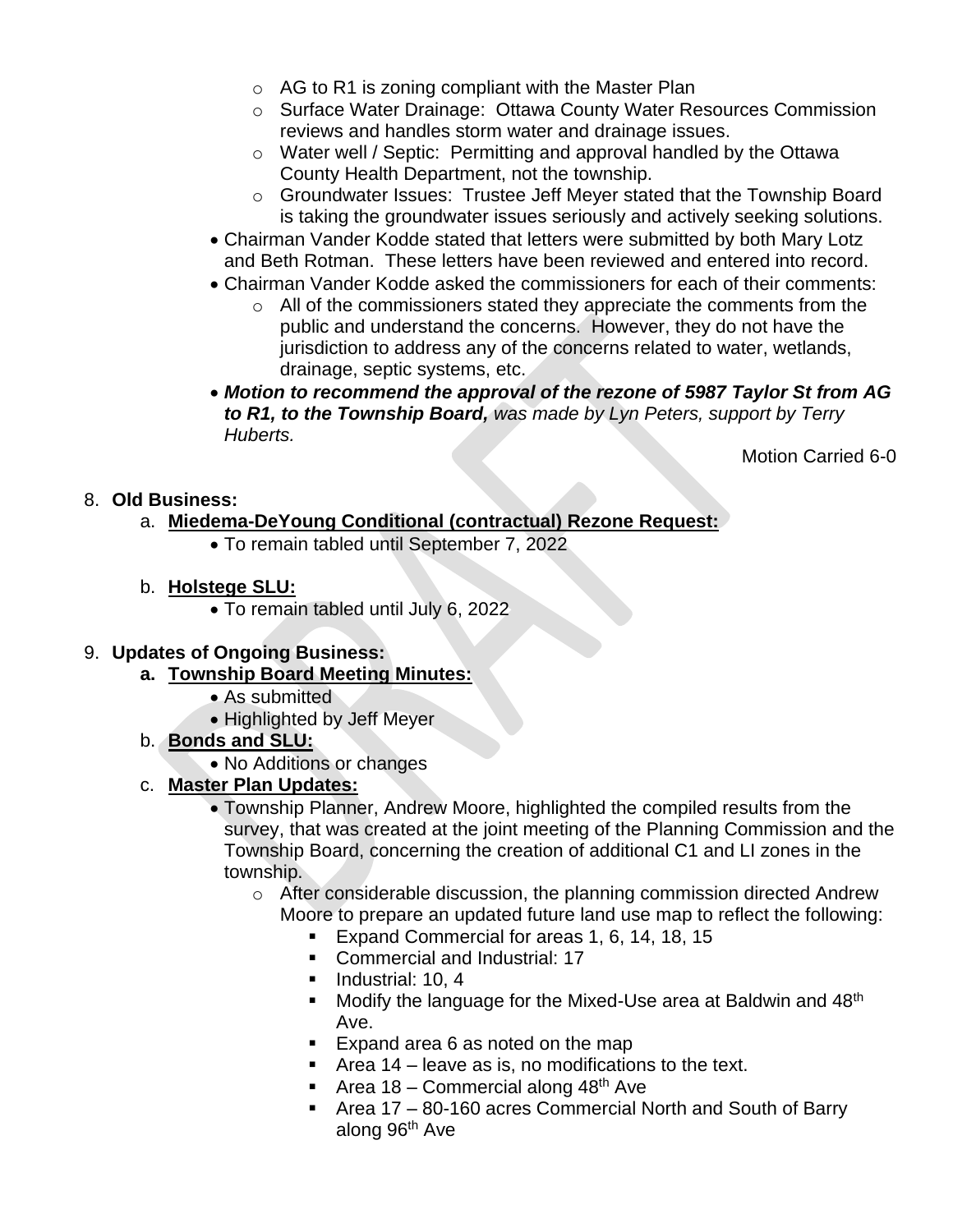- Area 10 to Port Sheldon Industrial
- $\blacksquare$  Area 4 320 acres for Industrial
- **EXPALE** Area 13 Expand on the west side of 56<sup>th</sup> Ave
- $\blacksquare$  Area 11 No change

# 10.**Opportunity for public comment and communication of business not on the agenda:**

- a. **Jacob Bruggink,** engineer-excavator, 6300 Bauer Road Sand Mine
	- o Questions and concerns on the conditions of approval that were set by the planning commission at the March meeting.
	- Chairman Vander Kodde stated the following:
		- $\circ$  The conditions were agreed to by the applicant
		- o The Commission did due process on the application
		- o The Planning Commissions does not have to accept the changes to the conditions that are being presented.
	- Questions and Clarification/Answers (in bold)
		- $\circ$  #2: Why 16 feet? Plan to dig into but not through the clay.
			- **Need to show where the clay barrier is located. Ordinance 13.053.19g3 states that excavation can have no impact on the potable water aquifer.**
		- o #3: Why switch the topsoil and stockpile locations?
			- **Better barrier of noise for the neighbor**
		- o #4: Overflow pipe or swale, why needed?
			- **Diminish negative neighbor impact**
		- $\circ$  #11: 1 on 1 slope agrees with the ordinance
		- $\circ$  #12: Tipping fee, not paid in the past, not paying now.
			- **Not enforced in the recent past. Legal counsel to be addressed. Plan to pay going forward.**
			- #14: Verbiage is too open ended
				- **EXTE:** This verbiage is historically on every document written for **Blendon Township.**
		- o #25-26: Excessive, will provide signage that is minimal per the Ottawa County Road Commission.

#### ▪ **These are the requirement of the Blendon Ordinance for resident protection not the OCRC.**

- Chairman Vander Kodde indicated that he is not sure that any of the conditions in question would be modified but the applicant could submit a special land use amendment if he would like the Commission to make an official ruling
- This was an informal discussion, and no official action was taken.
- **b. Jack Brown:** 7540 48th Ave.
	- Master Plan:
		- o Is there is any public involvement in the Master Planning Process?
			- Vander Kodde stated that a public hearing will be held for resident input.
		- o Asked about the water study that was being referred to.
			- **•** The township is in the process of developing a utilities master plan.